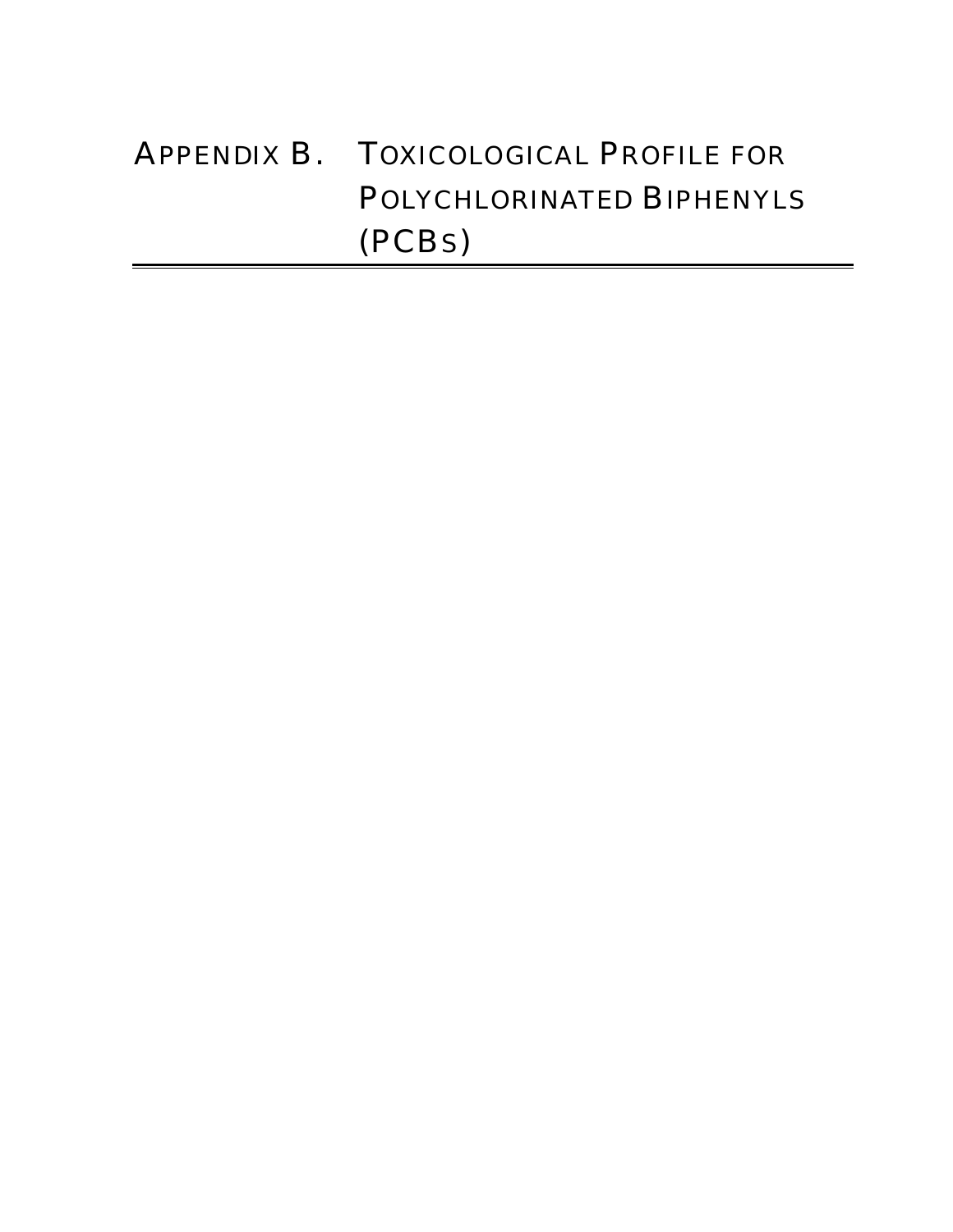# **Appendix B. Toxicological Profile for Polychlorinated Biphenyls (PCBs)**

Although the production and use of PCBs were banned in this country in 1979, this chemical group is extremely persistent in the environment and bioaccumulates through the food chain (EPA 2000). There is evidence that some dioxin-like PCB congeners, which are assumed to be the most toxic, preferentially accumulate in organisms higher on the food chain, including humans. As a result, the composition of PCB mixtures in fish tissue may differ significantly from the environmental PCB source. Often the mixtures of interest are not those that have been used in studies of laboratory animals to determine toxicity (EPA 2000).

#### **Pharmacokinetics**

PCBs are absorbed through the gastrointestinal tract and distributed throughout the body, although the highest accumulation is typically in lipid-rich tissues. Human milk may contain relatively elevated PCB concentrations due to its high fat content (ATSDR 2000).

The retention of PCBs in fatty tissues is linked to the degree of chlorination and also to the position of the chlorine atoms in the biphenyl ring. In general, more chlorinated congeners persist for longer periods of time. In occupationally exposed individuals, less chlorinated congeners had half-lives between 1 and 6 years, while more chlorinated congeners had half-lives ranging from 8 to 24 years (ATSDR 2000). In subjects who consumed PCB-contaminated rice in Taiwan, the half-lives of several PCBs ranged from 3 to 24 months (EPA 2000).

#### **Acute toxicity**

Studies in animals have shown that exposure to very high doses of PCBs can cause death. However, doses of such magnitude are unlikely in environmental exposures and current industrial settings. There have been no reports of deaths in humans after exposure to PCBs even where exposures were much higher than those typically identified with environmental exposures (ATSDR 2000).

#### **Chronic toxicity**

Numerous effects have been documented in animal studies including hepatic, GI, hematological, dermal, body weight, endocrine, immunological, neurological, reproductive, developmental, and liver cancer (ATSDR 2000). Evidence of chronic effects in humans is not nearly as definitive. Several studies in humans have suggested that PCB exposure, particularly via in utero exposure through maternal fish consumption, may cause adverse effects in children and in developing fetuses (ATSDR 2000). Neurobehavioral effects in such children have been documented by Fein et al. (1984), Jacobson and Jacobson (1996, 1997), and Schantz (1996). Over intermediate durations (i.e., less than 10% of an organism's lifetime), learning problems have been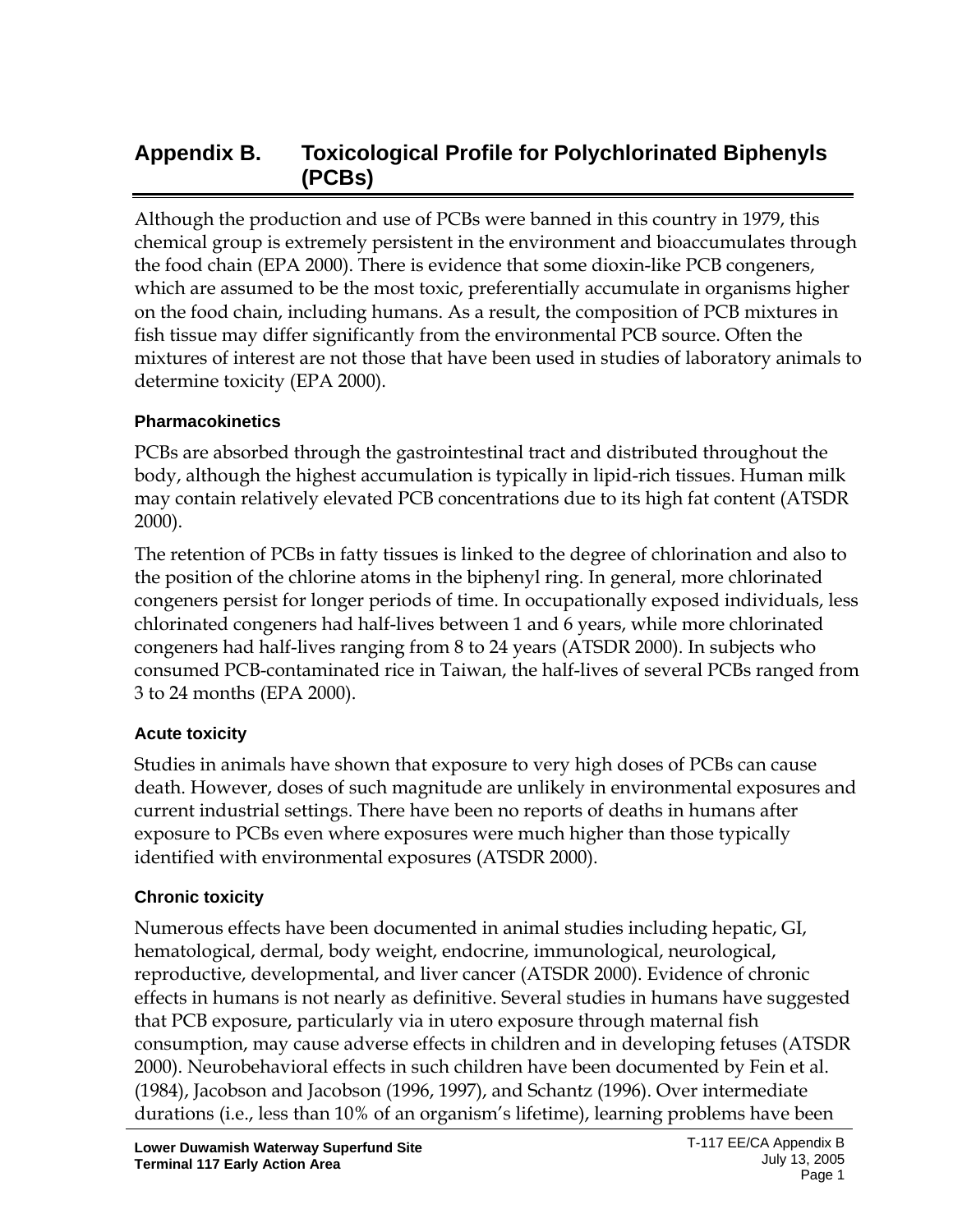noted in monkeys fed PCB mixtures similar in composition to human breast milk (ATSDR 2000).

EPA has derived an **RfD of 2 × 10-5 mg/kg-day** for Aroclor 1254. The RfD was based on a LOAEL of 0.005 mg/kg-day for ocular and immunological effects in monkeys. Uncertainty factors of 10 for sensitive individuals, 3 for extrapolation from monkeys to humans, 3 for extrapolation from a subchronic exposure to a chronic RfD, and 3 for use of a minimal LOAEL were applied by EPA, resulting in a total uncertainty factor of 300. EPA's overall confidence in the RfD is rated as medium, based on medium confidence levels for both the primary study and the supporting database.

### **Carcinogenicity**

PCBs are classified by EPA as Class B2, probable human carcinogens. This designation is based on studies that have found liver tumors in rats exposed to Aroclors 1260, 1254, 1253, and 1016. Human epidemiological studies of PCBs have not yielded conclusive results (Silberhorn et al. 1990).

EPA has developed a range of slope factors for PCBs (EPA 1996). Using information on environmental processes, they have provided guidance for choosing an appropriate slope factor based on the class of the mixture and the exposure pathway. Because bioaccumulated PCBs appear to be more toxic and more persistent in the body than commercial PCBs, the upper bound slope factor associated with high risk and persistence (**2.0 per mg/kg-d**) was used in this HHRA.

When assessing PCB mixtures, it is important to recognize that both dioxin-like and non-dioxin-like modes of action contribute to overall PCB toxicity. It is possible that concentrations of dioxin-like congeners are increased in an environmental mixture. When congener concentrations are available, the mixture-based approach based on Aroclor analyses can be supplemented by analysis of dioxin TEQs to evaluate dioxinlike toxicity. In that analysis, the dioxin slope factor (150,000 kg-day/mg) is used. In some cases, the magnitude of the dioxin slope factor results in PCB dioxin-like congeners contributing the majority of the risk.

## **References**

- ATSDR. 2000. Toxicological profile for polychlorinated biphenyls (PCBs). Prepared for the Agency for Toxic Substances and Disease Registry, US Public Health Service, Atlanta, GA.
- EPA. 1996. PCBs: Cancer dose-response assessment and application to environmental mixtures. EPA/600/P-96/001F. Office of Pollution Prevention and Toxics, US Environmental Protection Agency, Washington, DC.
- EPA. 2000. Guidance for assessing chemical contaminant data for use in fish advisories. Volume 2. Risk assessment and fish consumption limits. Third edition. EPA 823-B-00-008. Office of Science and Technology, US Environmental Protection Agency, Washington, DC.